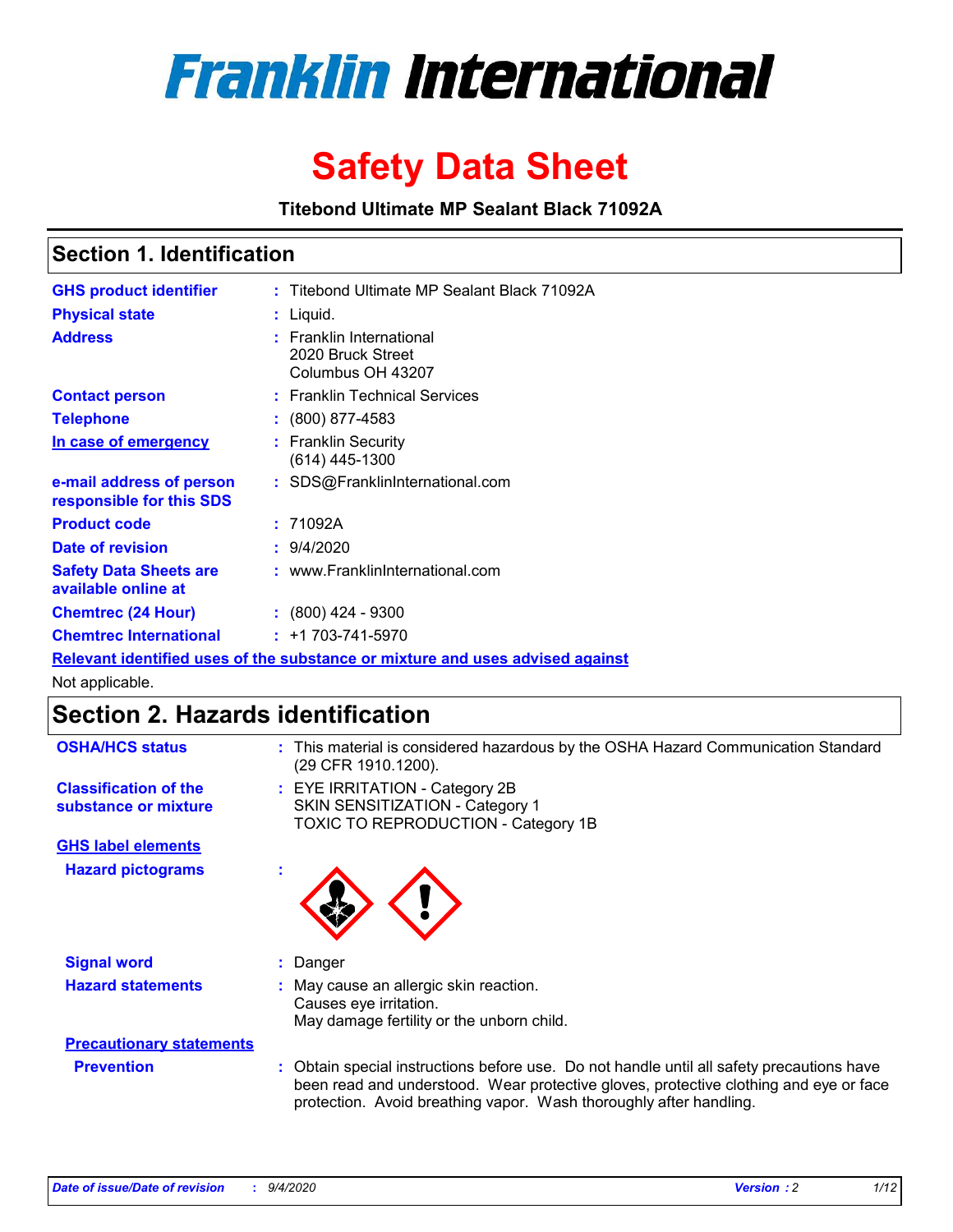### **Section 2. Hazards identification**

| <b>Response</b>                            | : IF exposed or concerned: Get medical advice or attention. Wash contaminated clothing<br>before reuse. IF ON SKIN: Wash with plenty of water. IF IN EYES: Rinse cautiously<br>with water for several minutes. Remove contact lenses, if present and easy to do.<br>Continue rinsing. If eye irritation persists: Get medical advice or attention. |
|--------------------------------------------|----------------------------------------------------------------------------------------------------------------------------------------------------------------------------------------------------------------------------------------------------------------------------------------------------------------------------------------------------|
| <b>Storage</b>                             | : Store locked up.                                                                                                                                                                                                                                                                                                                                 |
| <b>Disposal</b>                            | : Dispose of contents and container in accordance with all local, regional, national and<br>international regulations.                                                                                                                                                                                                                             |
| <b>Hazards not otherwise</b><br>classified | : Product generates methanol during cure.                                                                                                                                                                                                                                                                                                          |

# **Section 3. Composition/information on ingredients**

| <b>Ingredient name</b>       | $\frac{9}{6}$ | <b>CAS number</b> |
|------------------------------|---------------|-------------------|
| 3-aminopropyltriethoxysilane | ≤3            | 919-30-2          |
| Dibutyltin dilaurate         | ∣≤0.3         | 77-58-7           |

Any concentration shown as a range is to protect confidentiality or is due to batch variation.

**There are no additional ingredients present which, within the current knowledge of the supplier and in the concentrations applicable, are classified as hazardous to health or the environment and hence require reporting in this section.**

**Occupational exposure limits, if available, are listed in Section 8.**

### **Section 4. First aid measures**

| <b>Description of necessary first aid measures</b> |                                                                                                                                                                                                                                                                                                                                                                                                                                                                                                                                                                                                                                                                                                                                                                           |
|----------------------------------------------------|---------------------------------------------------------------------------------------------------------------------------------------------------------------------------------------------------------------------------------------------------------------------------------------------------------------------------------------------------------------------------------------------------------------------------------------------------------------------------------------------------------------------------------------------------------------------------------------------------------------------------------------------------------------------------------------------------------------------------------------------------------------------------|
| <b>Eye contact</b>                                 | : Immediately flush eyes with plenty of water, occasionally lifting the upper and lower<br>eyelids. Check for and remove any contact lenses. Continue to rinse for at least 10<br>minutes. If irritation persists, get medical attention.                                                                                                                                                                                                                                                                                                                                                                                                                                                                                                                                 |
| <b>Inhalation</b>                                  | : Remove victim to fresh air and keep at rest in a position comfortable for breathing. If<br>not breathing, if breathing is irregular or if respiratory arrest occurs, provide artificial<br>respiration or oxygen by trained personnel. It may be dangerous to the person providing<br>aid to give mouth-to-mouth resuscitation. Get medical attention. If unconscious, place<br>in recovery position and get medical attention immediately. Maintain an open airway.<br>Loosen tight clothing such as a collar, tie, belt or waistband. In case of inhalation of<br>decomposition products in a fire, symptoms may be delayed. The exposed person may<br>need to be kept under medical surveillance for 48 hours.                                                       |
| <b>Skin contact</b>                                | : Wash with plenty of soap and water. Remove contaminated clothing and shoes. Wash<br>contaminated clothing thoroughly with water before removing it, or wear gloves.<br>Continue to rinse for at least 10 minutes. Get medical attention. In the event of any<br>complaints or symptoms, avoid further exposure. Wash clothing before reuse. Clean<br>shoes thoroughly before reuse.                                                                                                                                                                                                                                                                                                                                                                                     |
| <b>Ingestion</b>                                   | : Wash out mouth with water. Remove dentures if any. Remove victim to fresh air and<br>keep at rest in a position comfortable for breathing. If material has been swallowed and<br>the exposed person is conscious, give small quantities of water to drink. Stop if the<br>exposed person feels sick as vomiting may be dangerous. Do not induce vomiting<br>unless directed to do so by medical personnel. If vomiting occurs, the head should be<br>kept low so that vomit does not enter the lungs. Get medical attention. Never give<br>anything by mouth to an unconscious person. If unconscious, place in recovery position<br>and get medical attention immediately. Maintain an open airway. Loosen tight clothing<br>such as a collar, tie, belt or waistband. |
| Most important symptoms/effects, acute and delayed |                                                                                                                                                                                                                                                                                                                                                                                                                                                                                                                                                                                                                                                                                                                                                                           |
| <b>Potential acute health effects</b>              |                                                                                                                                                                                                                                                                                                                                                                                                                                                                                                                                                                                                                                                                                                                                                                           |
| <b>Eye contact</b>                                 | : May cause eye irritation.                                                                                                                                                                                                                                                                                                                                                                                                                                                                                                                                                                                                                                                                                                                                               |
| <b>Inhalation</b>                                  | : No known significant effects or critical hazards.                                                                                                                                                                                                                                                                                                                                                                                                                                                                                                                                                                                                                                                                                                                       |
|                                                    |                                                                                                                                                                                                                                                                                                                                                                                                                                                                                                                                                                                                                                                                                                                                                                           |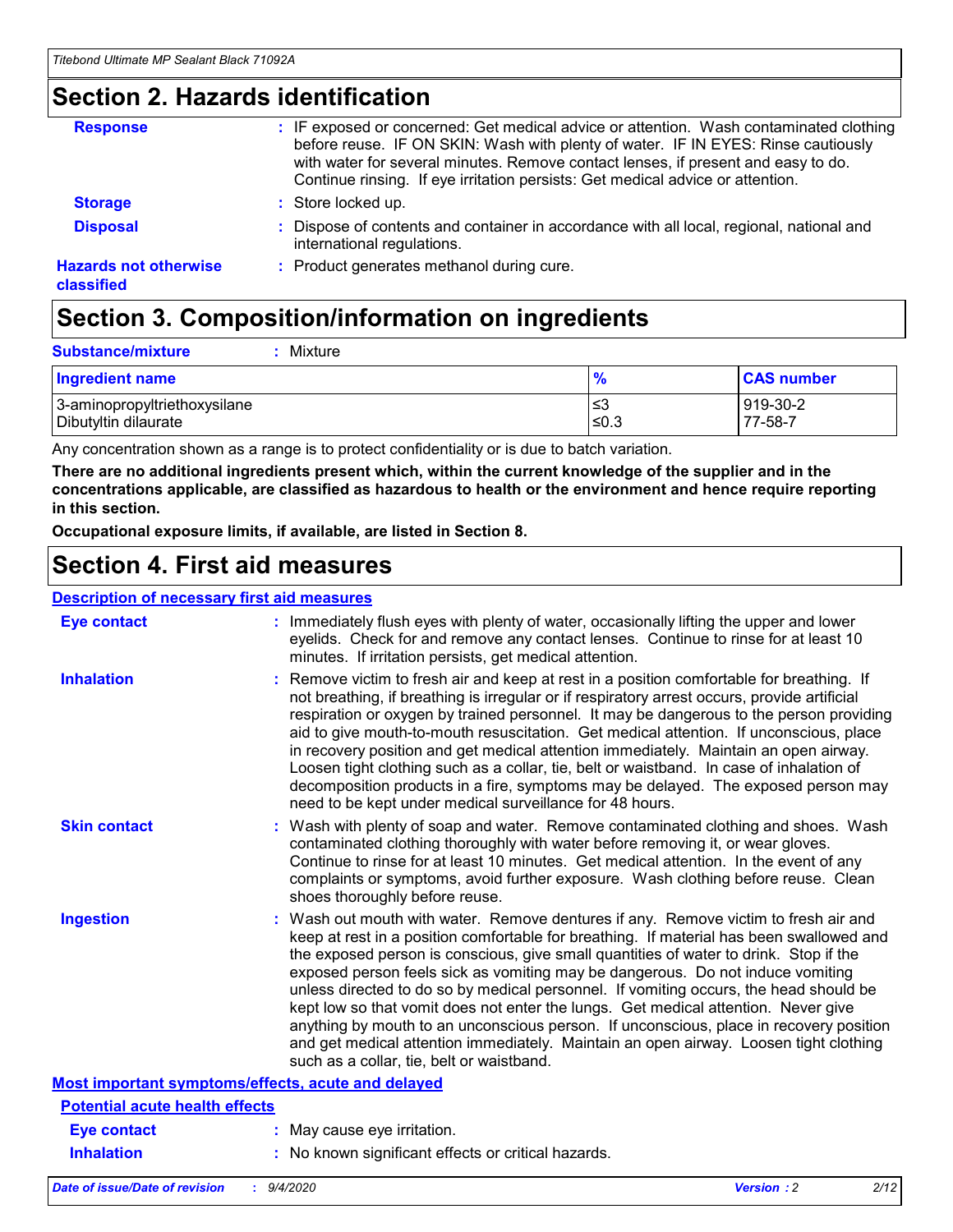# **Section 4. First aid measures**

| <b>Skin contact</b>                 |                                                                                                                                                                          | : May cause skin irritation.                                                                                                                                                                                                                                                                                                                                                                                    |  |  |
|-------------------------------------|--------------------------------------------------------------------------------------------------------------------------------------------------------------------------|-----------------------------------------------------------------------------------------------------------------------------------------------------------------------------------------------------------------------------------------------------------------------------------------------------------------------------------------------------------------------------------------------------------------|--|--|
| <b>Ingestion</b>                    |                                                                                                                                                                          | : No known significant effects or critical hazards.                                                                                                                                                                                                                                                                                                                                                             |  |  |
| <b>Over-exposure signs/symptoms</b> |                                                                                                                                                                          |                                                                                                                                                                                                                                                                                                                                                                                                                 |  |  |
| <b>Eye contact</b>                  |                                                                                                                                                                          | : Adverse symptoms may include the following:<br>irritation<br>watering<br>redness                                                                                                                                                                                                                                                                                                                              |  |  |
| <b>Inhalation</b>                   |                                                                                                                                                                          | : Adverse symptoms may include the following:<br>reduced fetal weight<br>increase in fetal deaths<br>skeletal malformations                                                                                                                                                                                                                                                                                     |  |  |
| <b>Skin contact</b>                 |                                                                                                                                                                          | : Adverse symptoms may include the following:<br>irritation<br>redness<br>reduced fetal weight<br>increase in fetal deaths<br>skeletal malformations                                                                                                                                                                                                                                                            |  |  |
| <b>Ingestion</b>                    |                                                                                                                                                                          | : Adverse symptoms may include the following:<br>reduced fetal weight<br>increase in fetal deaths<br>skeletal malformations                                                                                                                                                                                                                                                                                     |  |  |
|                                     |                                                                                                                                                                          | <u>Indication of immediate medical attention and special treatment needed, if necessary</u>                                                                                                                                                                                                                                                                                                                     |  |  |
| <b>Notes to physician</b>           | : In case of inhalation of decomposition products in a fire, symptoms may be delayed.<br>The exposed person may need to be kept under medical surveillance for 48 hours. |                                                                                                                                                                                                                                                                                                                                                                                                                 |  |  |
| <b>Specific treatments</b>          |                                                                                                                                                                          | : No specific treatment.                                                                                                                                                                                                                                                                                                                                                                                        |  |  |
| <b>Protection of first-aiders</b>   |                                                                                                                                                                          | : No action shall be taken involving any personal risk or without suitable training. If it is<br>suspected that fumes are still present, the rescuer should wear an appropriate mask or<br>self-contained breathing apparatus. It may be dangerous to the person providing aid to<br>give mouth-to-mouth resuscitation. Wash contaminated clothing thoroughly with water<br>before removing it, or wear gloves. |  |  |
|                                     |                                                                                                                                                                          |                                                                                                                                                                                                                                                                                                                                                                                                                 |  |  |

**See toxicological information (Section 11)**

### **Section 5. Fire-fighting measures**

| <b>Extinguishing media</b>                               |                                                                                                                                                                                                     |
|----------------------------------------------------------|-----------------------------------------------------------------------------------------------------------------------------------------------------------------------------------------------------|
| <b>Suitable extinguishing</b><br>media                   | : Use an extinguishing agent suitable for the surrounding fire.                                                                                                                                     |
| <b>Unsuitable extinguishing</b><br>media                 | : None known.                                                                                                                                                                                       |
| <b>Specific hazards arising</b><br>from the chemical     | : In a fire or if heated, a pressure increase will occur and the container may burst.                                                                                                               |
| <b>Hazardous thermal</b><br>decomposition products       | Decomposition products may include the following materials:<br>carbon dioxide<br>carbon monoxide<br>nitrogen oxides<br>metal oxide/oxides                                                           |
| <b>Special protective actions</b><br>for fire-fighters   | : Promptly isolate the scene by removing all persons from the vicinity of the incident if<br>there is a fire. No action shall be taken involving any personal risk or without suitable<br>training. |
| <b>Special protective</b><br>equipment for fire-fighters | : Fire-fighters should wear appropriate protective equipment and self-contained breathing<br>apparatus (SCBA) with a full face-piece operated in positive pressure mode.                            |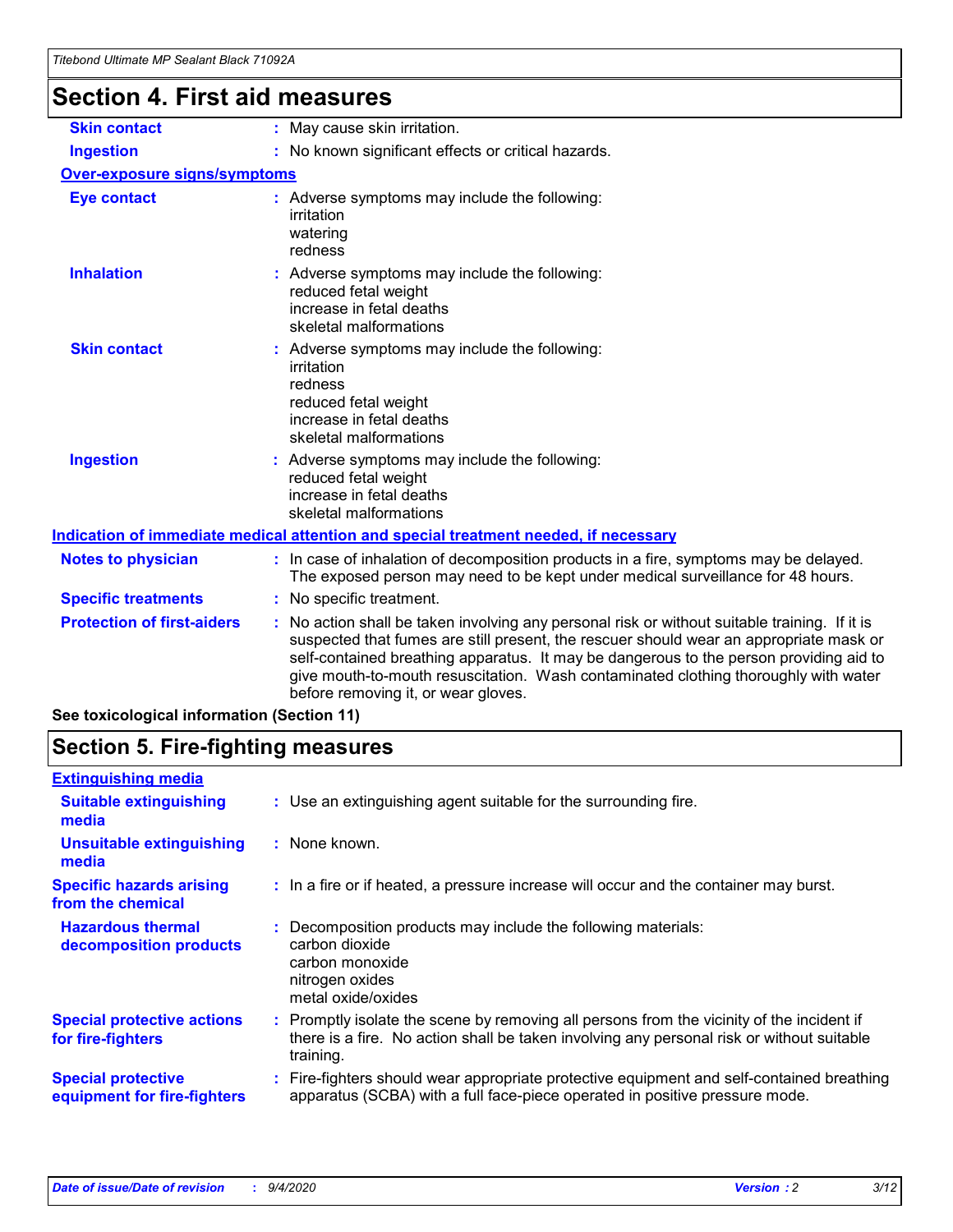### **Section 6. Accidental release measures**

|                                                              | <b>Personal precautions, protective equipment and emergency procedures</b>                                                                                                                                                                                                                                                                                                                                                                                                                                                                                                                                                                                                                                   |  |  |  |
|--------------------------------------------------------------|--------------------------------------------------------------------------------------------------------------------------------------------------------------------------------------------------------------------------------------------------------------------------------------------------------------------------------------------------------------------------------------------------------------------------------------------------------------------------------------------------------------------------------------------------------------------------------------------------------------------------------------------------------------------------------------------------------------|--|--|--|
| For non-emergency<br>personnel                               | : No action shall be taken involving any personal risk or without suitable training.<br>Evacuate surrounding areas. Keep unnecessary and unprotected personnel from<br>entering. Do not touch or walk through spilled material. Avoid breathing vapor or mist.<br>Provide adequate ventilation. Wear appropriate respirator when ventilation is<br>inadequate. Put on appropriate personal protective equipment.                                                                                                                                                                                                                                                                                             |  |  |  |
| For emergency responders                                     | : If specialized clothing is required to deal with the spillage, take note of any information in<br>Section 8 on suitable and unsuitable materials. See also the information in "For non-<br>emergency personnel".                                                                                                                                                                                                                                                                                                                                                                                                                                                                                           |  |  |  |
| <b>Environmental precautions</b>                             | : Avoid dispersal of spilled material and runoff and contact with soil, waterways, drains<br>and sewers. Inform the relevant authorities if the product has caused environmental<br>pollution (sewers, waterways, soil or air).                                                                                                                                                                                                                                                                                                                                                                                                                                                                              |  |  |  |
| <b>Methods and materials for containment and cleaning up</b> |                                                                                                                                                                                                                                                                                                                                                                                                                                                                                                                                                                                                                                                                                                              |  |  |  |
| <b>Small spill</b>                                           | : Stop leak if without risk. Move containers from spill area. Dilute with water and mop up<br>if water-soluble. Alternatively, or if water-insoluble, absorb with an inert dry material and<br>place in an appropriate waste disposal container. Dispose of via a licensed waste<br>disposal contractor.                                                                                                                                                                                                                                                                                                                                                                                                     |  |  |  |
| <b>Large spill</b>                                           | : Stop leak if without risk. Move containers from spill area. Approach release from<br>upwind. Prevent entry into sewers, water courses, basements or confined areas. Wash<br>spillages into an effluent treatment plant or proceed as follows. Contain and collect<br>spillage with non-combustible, absorbent material e.g. sand, earth, vermiculite or<br>diatomaceous earth and place in container for disposal according to local regulations<br>(see Section 13). Dispose of via a licensed waste disposal contractor. Contaminated<br>absorbent material may pose the same hazard as the spilled product. Note: see<br>Section 1 for emergency contact information and Section 13 for waste disposal. |  |  |  |

### **Section 7. Handling and storage**

#### **Precautions for safe handling**

| <b>Protective measures</b>                                                       | : Put on appropriate personal protective equipment (see Section 8). Persons with a<br>history of skin sensitization problems should not be employed in any process in which<br>this product is used. Avoid exposure - obtain special instructions before use. Avoid<br>exposure during pregnancy. Do not handle until all safety precautions have been read<br>and understood. Do not get in eyes or on skin or clothing. Do not ingest. Avoid<br>breathing vapor or mist. If during normal use the material presents a respiratory hazard,<br>use only with adequate ventilation or wear appropriate respirator. Keep in the original<br>container or an approved alternative made from a compatible material, kept tightly<br>closed when not in use. Empty containers retain product residue and can be hazardous.<br>Do not reuse container. |
|----------------------------------------------------------------------------------|--------------------------------------------------------------------------------------------------------------------------------------------------------------------------------------------------------------------------------------------------------------------------------------------------------------------------------------------------------------------------------------------------------------------------------------------------------------------------------------------------------------------------------------------------------------------------------------------------------------------------------------------------------------------------------------------------------------------------------------------------------------------------------------------------------------------------------------------------|
| <b>Advice on general</b><br>occupational hygiene                                 | : Eating, drinking and smoking should be prohibited in areas where this material is<br>handled, stored and processed. Workers should wash hands and face before eating,<br>drinking and smoking. Remove contaminated clothing and protective equipment before<br>entering eating areas. See also Section 8 for additional information on hygiene<br>measures.                                                                                                                                                                                                                                                                                                                                                                                                                                                                                    |
| <b>Conditions for safe storage,</b><br>including any<br><i>incompatibilities</i> | Store between the following temperatures: 0 to 120°C (32 to 248°F). Store in<br>accordance with local regulations. Store in original container protected from direct<br>sunlight in a dry, cool and well-ventilated area, away from incompatible materials (see<br>Section 10) and food and drink. Store locked up. Keep container tightly closed and<br>sealed until ready for use. Containers that have been opened must be carefully<br>resealed and kept upright to prevent leakage. Do not store in unlabeled containers.<br>Use appropriate containment to avoid environmental contamination. See Section 10 for<br>incompatible materials before handling or use.                                                                                                                                                                         |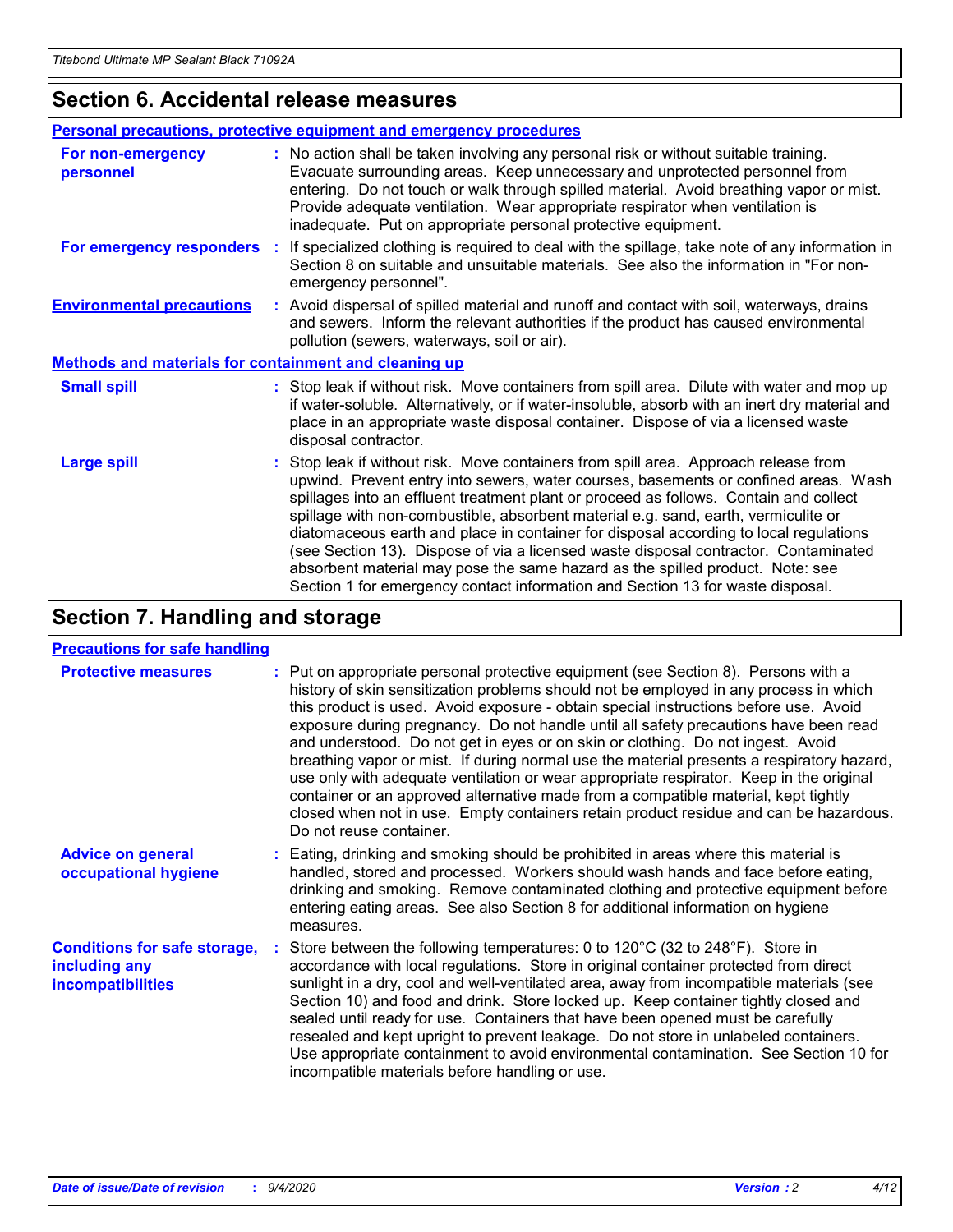## **Section 8. Exposure controls/personal protection**

#### **Control parameters**

#### **Occupational exposure limits**

| <b>Ingredient name</b>                               |    |                        | <b>Exposure limits</b>                                                                                                                                                                                                                                                                                                                                                                                                                                                                                                                                                                                                 |
|------------------------------------------------------|----|------------------------|------------------------------------------------------------------------------------------------------------------------------------------------------------------------------------------------------------------------------------------------------------------------------------------------------------------------------------------------------------------------------------------------------------------------------------------------------------------------------------------------------------------------------------------------------------------------------------------------------------------------|
| 3-aminopropyltriethoxysilane<br>Dibutyltin dilaurate |    |                        | None.<br>ACGIH TLV (United States, 3/2020). Absorbed through skin.<br>Notes: as Sn<br>TWA: 0.1 mg/m <sup>3</sup> , (as Sn) 8 hours.<br>STEL: 0.2 mg/m <sup>3</sup> , (as Sn) 15 minutes.<br>NIOSH REL (United States, 10/2016). Absorbed through skin.<br>Notes: as Sn<br>TWA: 0.1 mg/m <sup>3</sup> , (as Sn) 10 hours.<br>OSHA PEL (United States, 5/2018). Notes: as Sn<br>TWA: $0.1 \text{ mg/m}^3$ , (as Sn) 8 hours.<br>OSHA PEL 1989 (United States, 3/1989). Absorbed through skin.<br>Notes: measured as Sn<br>TWA: 0.1 mg/m <sup>3</sup> , (measured as Sn) 8 hours. Form: Organic                           |
| <b>Appropriate engineering</b><br>controls           |    |                        | : If user operations generate dust, fumes, gas, vapor or mist, use process enclosures,<br>local exhaust ventilation or other engineering controls to keep worker exposure to<br>airborne contaminants below any recommended or statutory limits.                                                                                                                                                                                                                                                                                                                                                                       |
| <b>Environmental exposure</b><br><b>controls</b>     |    |                        | Emissions from ventilation or work process equipment should be checked to ensure<br>they comply with the requirements of environmental protection legislation. In some<br>cases, fume scrubbers, filters or engineering modifications to the process equipment<br>will be necessary to reduce emissions to acceptable levels.                                                                                                                                                                                                                                                                                          |
| <b>Individual protection measures</b>                |    |                        |                                                                                                                                                                                                                                                                                                                                                                                                                                                                                                                                                                                                                        |
| <b>Hygiene measures</b>                              |    |                        | : Wash hands, forearms and face thoroughly after handling chemical products, before<br>eating, smoking and using the lavatory and at the end of the working period.<br>Appropriate techniques should be used to remove potentially contaminated clothing.<br>Contaminated work clothing should not be allowed out of the workplace. Wash<br>contaminated clothing before reusing. Ensure that eyewash stations and safety<br>showers are close to the workstation location.                                                                                                                                            |
| <b>Eye/face protection</b>                           |    |                        | : Safety eyewear complying with an approved standard should be used when a risk<br>assessment indicates this is necessary to avoid exposure to liquid splashes, mists,<br>gases or dusts. If contact is possible, the following protection should be worn, unless<br>the assessment indicates a higher degree of protection: chemical splash goggles.                                                                                                                                                                                                                                                                  |
| <b>Skin protection</b>                               |    |                        |                                                                                                                                                                                                                                                                                                                                                                                                                                                                                                                                                                                                                        |
| <b>Hand protection</b>                               |    |                        | : Chemical-resistant, impervious gloves complying with an approved standard should be<br>worn at all times when handling chemical products if a risk assessment indicates this is<br>necessary. Considering the parameters specified by the glove manufacturer, check<br>during use that the gloves are still retaining their protective properties. It should be<br>noted that the time to breakthrough for any glove material may be different for different<br>glove manufacturers. In the case of mixtures, consisting of several substances, the<br>protection time of the gloves cannot be accurately estimated. |
| <b>Body protection</b>                               |    | handling this product. | Personal protective equipment for the body should be selected based on the task being<br>performed and the risks involved and should be approved by a specialist before                                                                                                                                                                                                                                                                                                                                                                                                                                                |
| <b>Other skin protection</b>                         |    |                        | : Appropriate footwear and any additional skin protection measures should be selected<br>based on the task being performed and the risks involved and should be approved by a<br>specialist before handling this product.                                                                                                                                                                                                                                                                                                                                                                                              |
| <b>Respiratory protection</b>                        | ÷. | aspects of use.        | Based on the hazard and potential for exposure, select a respirator that meets the<br>appropriate standard or certification. Respirators must be used according to a<br>respiratory protection program to ensure proper fitting, training, and other important                                                                                                                                                                                                                                                                                                                                                         |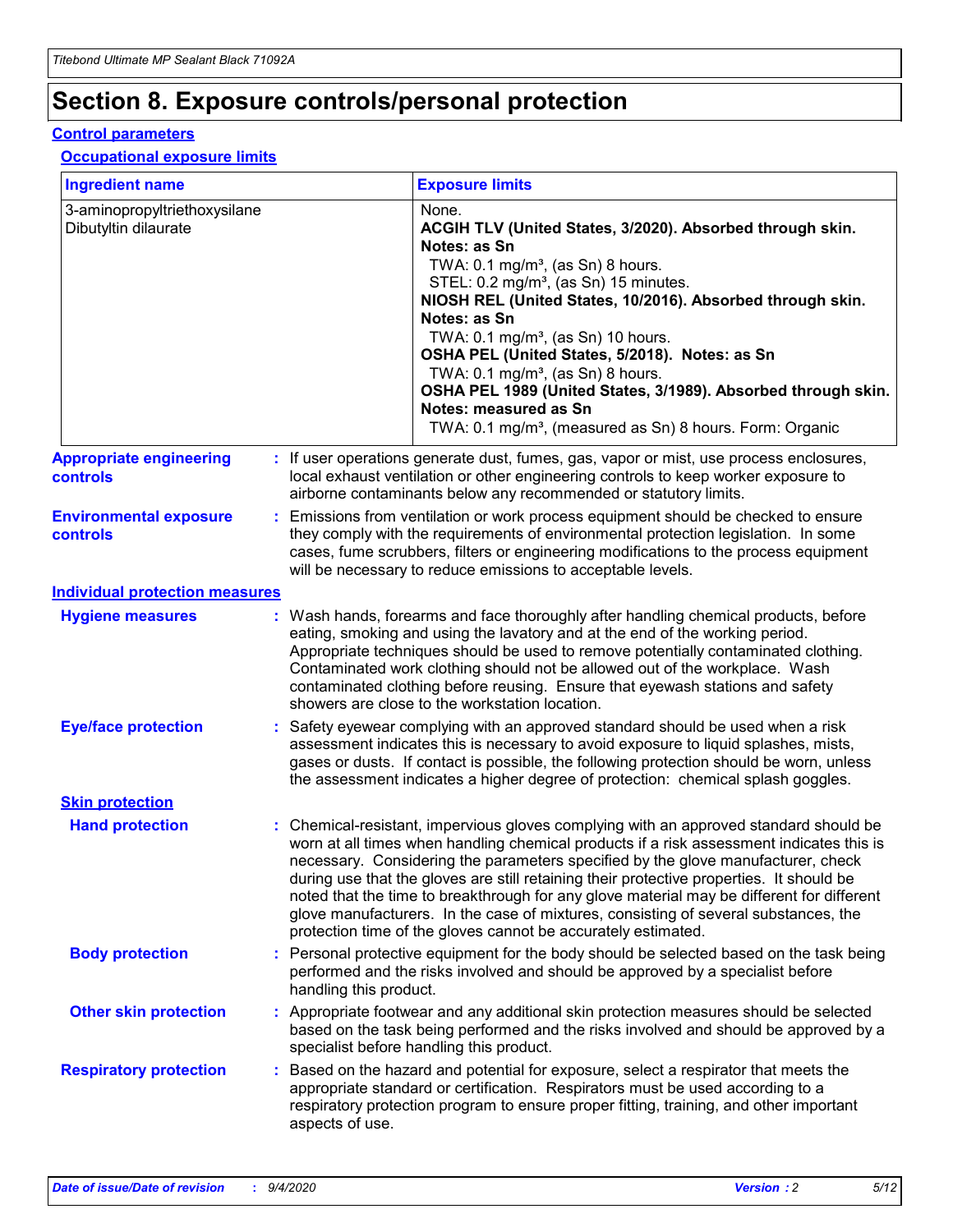### **Section 9. Physical and chemical properties**

#### **Appearance**

| <b>Physical state</b>                             | : Liquid. [Paste.]                                                |
|---------------------------------------------------|-------------------------------------------------------------------|
| <b>Color</b>                                      | Black.                                                            |
| Odor                                              | Characteristic.                                                   |
| <b>Odor threshold</b>                             | : Not available.                                                  |
| рH                                                | : Not applicable.                                                 |
| <b>Melting point</b>                              | : Not available.                                                  |
| <b>Boiling point</b>                              | : $>200^{\circ}$ C ( $>392^{\circ}$ F)                            |
| <b>Flash point</b>                                | : Closed cup: >200°C (>392°F) [Setaflash.]                        |
| <b>Evaporation rate</b>                           | $:$ <1 (butyl acetate = 1)                                        |
| <b>Flammability (solid, gas)</b>                  | : Not available.                                                  |
| Lower and upper explosive<br>(flammable) limits   | : Not available.                                                  |
| <b>VOC (less water, less</b><br>exempt solvents)  | : 0 g/l                                                           |
| <b>Volatility</b>                                 | $: 0\%$ (w/w)                                                     |
| <b>Vapor density</b>                              | : Not available.                                                  |
| <b>Relative density</b>                           | : 1.432                                                           |
| <b>Solubility</b>                                 | : Insoluble in the following materials: cold water and hot water. |
| <b>Solubility in water</b>                        | : Not available.                                                  |
| <b>Partition coefficient: n-</b><br>octanol/water | : Not available.                                                  |
| <b>Auto-ignition temperature</b>                  | $:$ Not available.                                                |
| <b>Decomposition temperature</b>                  | : Not available.                                                  |
| <b>Viscosity</b>                                  | $:$ Not available.                                                |

### **Section 10. Stability and reactivity**

| <b>Reactivity</b>                            |    | : No specific test data related to reactivity available for this product or its ingredients.            |
|----------------------------------------------|----|---------------------------------------------------------------------------------------------------------|
| <b>Chemical stability</b>                    |    | : The product is stable.                                                                                |
| <b>Possibility of hazardous</b><br>reactions |    | : Under normal conditions of storage and use, hazardous reactions will not occur.                       |
| <b>Conditions to avoid</b>                   |    | : No specific data.                                                                                     |
| <b>Incompatible materials</b>                | ÷. | No specific data.                                                                                       |
| <b>Hazardous decomposition</b><br>products   |    | Under normal conditions of storage and use, hazardous decomposition products should<br>not be produced. |

### **Section 11. Toxicological information**

### **Information on toxicological effects**

#### **Acute toxicity**

| <b>Product/ingredient name</b> | <b>Result</b>           | <b>Species</b> | <b>Dose</b>                | <b>Exposure</b> |
|--------------------------------|-------------------------|----------------|----------------------------|-----------------|
| 3-aminopropyltriethoxysilane   | <b>ILD50 Dermal</b>     | Rabbit         | 4.29 g/kg                  |                 |
| Dibutyltin dilaurate           | ILD50 Oral<br>LD50 Oral | Rat<br>Rat     | $1.57$ g/kg<br>175 $mg/kg$ |                 |
|                                |                         |                |                            |                 |

**Irritation/Corrosion**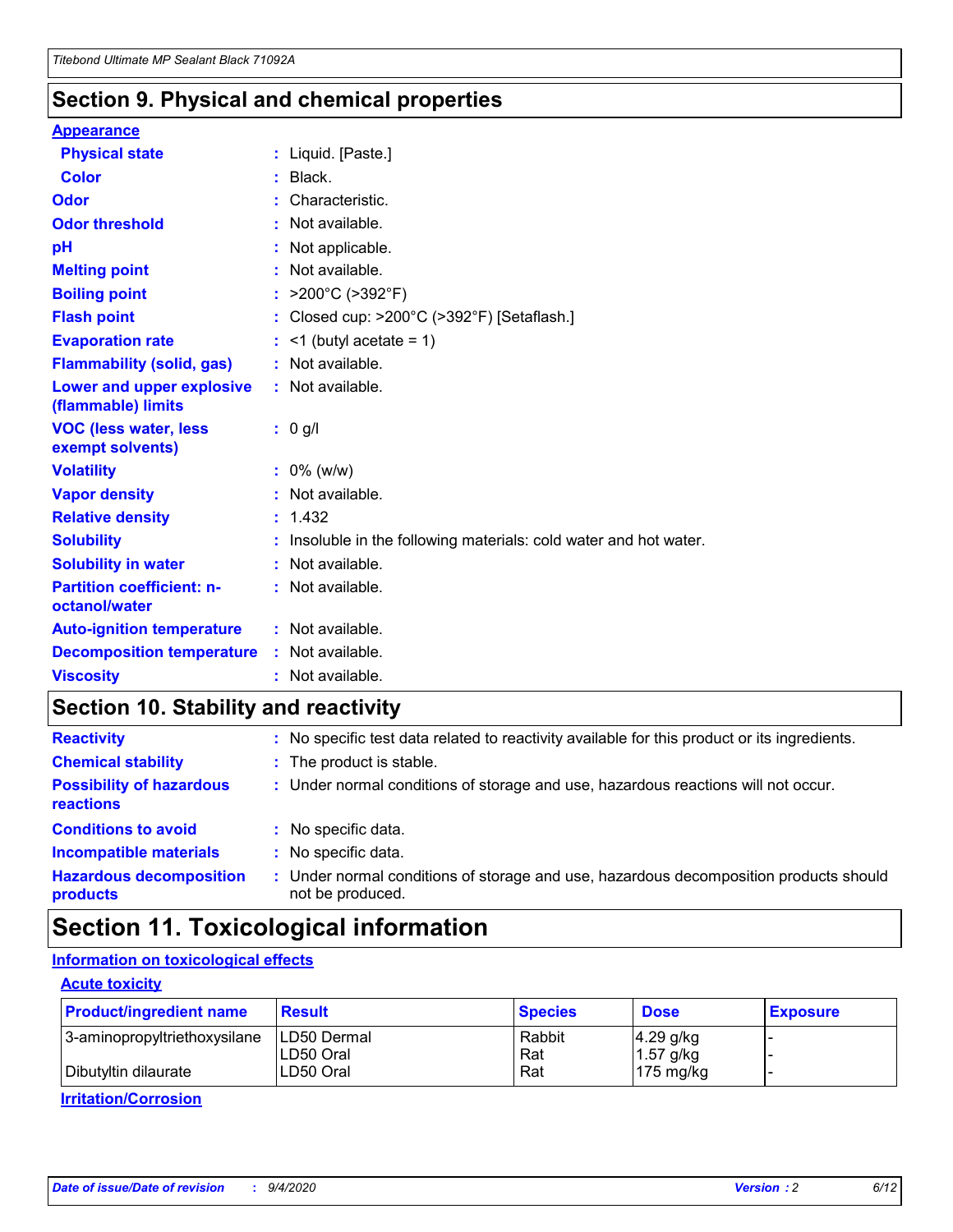# **Section 11. Toxicological information**

| <b>Product/ingredient name</b> | <b>Result</b>                 | <b>Species</b> | <b>Score</b> | <b>Exposure</b>    | <b>Observation</b> |
|--------------------------------|-------------------------------|----------------|--------------|--------------------|--------------------|
| 3-aminopropyltriethoxysilane   | Eyes - Mild irritant          | Rabbit         |              | $100 \text{ mg}$   |                    |
|                                | Eyes - Severe irritant        | Rabbit         |              | 24 hours 750       |                    |
|                                |                               |                |              | ug                 |                    |
|                                | ISkin - Severe irritant       | Rabbit         |              | 24 hours 5         |                    |
|                                |                               | Rabbit         |              | mq<br>24 hours 100 |                    |
| Dibutyltin dilaurate           | Eyes - Moderate irritant      |                |              | mg                 |                    |
|                                | <b>Skin - Severe irritant</b> | Rabbit         |              | 500 mg             |                    |

#### **Sensitization**

Not available.

#### **Mutagenicity**

Not available.

#### **Carcinogenicity**

Not available.

#### **Reproductive toxicity**

Not available.

#### **Teratogenicity**

Not available.

#### **Specific target organ toxicity (single exposure)**

Not available.

#### **Specific target organ toxicity (repeated exposure)**

| <b>Name</b>                                                                  |                                                                            | <b>Category</b>                                     | <b>Route of</b><br>exposure | <b>Target organs</b> |
|------------------------------------------------------------------------------|----------------------------------------------------------------------------|-----------------------------------------------------|-----------------------------|----------------------|
| Dibutyltin dilaurate                                                         |                                                                            | Category 1                                          | -                           | respiratory system   |
| <b>Aspiration hazard</b><br>Not available.                                   |                                                                            |                                                     |                             |                      |
| <b>Information on the likely</b><br>routes of exposure                       | : Not available.                                                           |                                                     |                             |                      |
| <b>Potential acute health effects</b>                                        |                                                                            |                                                     |                             |                      |
| <b>Eye contact</b>                                                           | : May cause eye irritation.                                                |                                                     |                             |                      |
| <b>Inhalation</b>                                                            |                                                                            | : No known significant effects or critical hazards. |                             |                      |
| <b>Skin contact</b>                                                          | : May cause skin irritation.                                               |                                                     |                             |                      |
| <b>Ingestion</b>                                                             |                                                                            | : No known significant effects or critical hazards. |                             |                      |
| Symptoms related to the physical, chemical and toxicological characteristics |                                                                            |                                                     |                             |                      |
| <b>Eye contact</b>                                                           | irritation<br>watering<br>redness                                          | : Adverse symptoms may include the following:       |                             |                      |
| <b>Inhalation</b>                                                            | reduced fetal weight<br>increase in fetal deaths<br>skeletal malformations | : Adverse symptoms may include the following:       |                             |                      |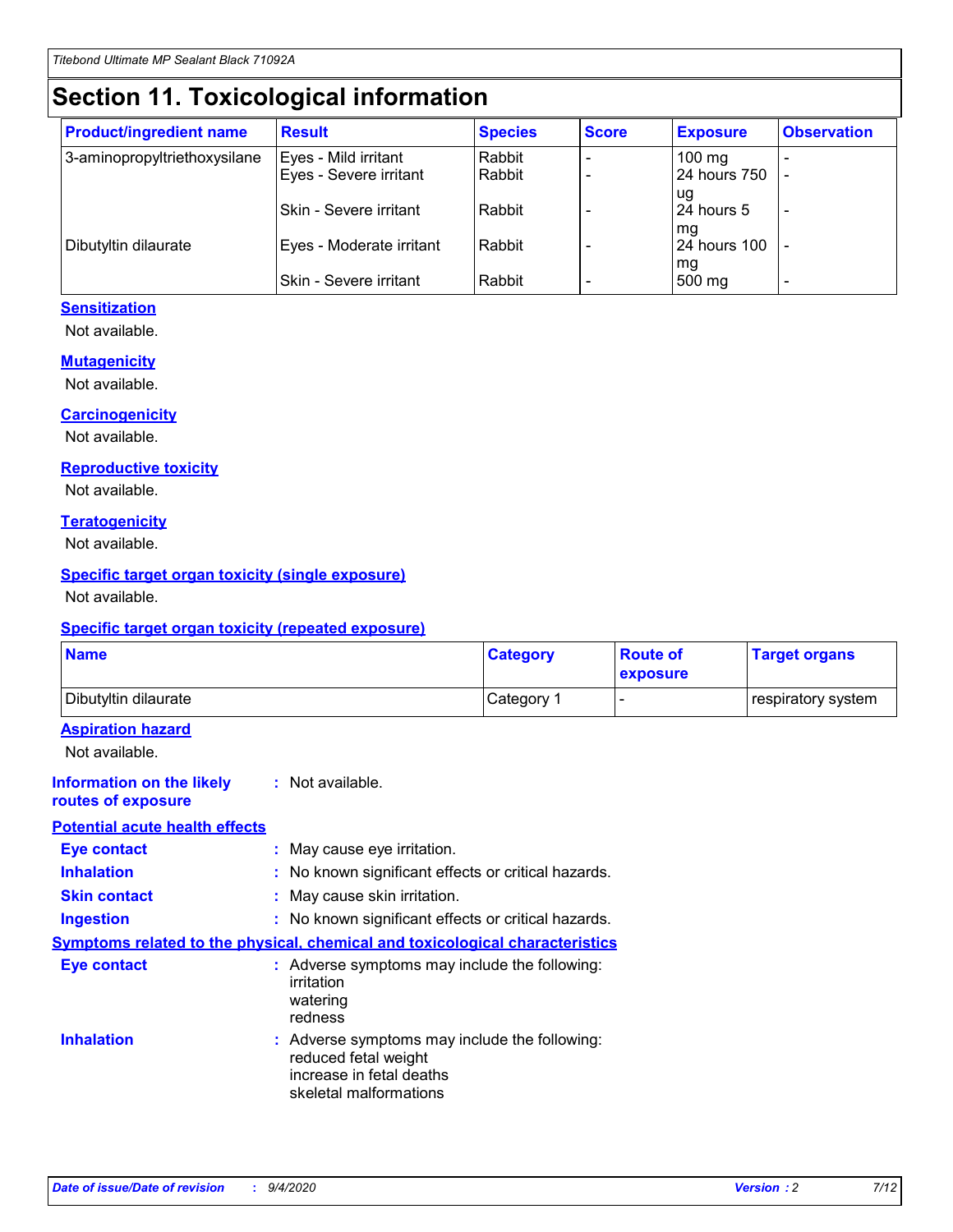# **Section 11. Toxicological information**

| <b>Skin contact</b>                     | : Adverse symptoms may include the following:<br>irritation                                              |
|-----------------------------------------|----------------------------------------------------------------------------------------------------------|
|                                         | redness                                                                                                  |
|                                         | reduced fetal weight                                                                                     |
|                                         | increase in fetal deaths                                                                                 |
|                                         | skeletal malformations                                                                                   |
| <b>Ingestion</b>                        | : Adverse symptoms may include the following:<br>reduced fetal weight                                    |
|                                         | increase in fetal deaths                                                                                 |
|                                         | skeletal malformations                                                                                   |
|                                         | Delayed and immediate effects and also chronic effects from short and long term exposure                 |
| <b>Short term exposure</b>              |                                                                                                          |
| <b>Potential immediate</b><br>effects   | : Not available.                                                                                         |
| <b>Potential delayed effects</b>        | : Not available.                                                                                         |
| Long term exposure                      |                                                                                                          |
| <b>Potential immediate</b>              | : Not available.                                                                                         |
| effects                                 |                                                                                                          |
| <b>Potential delayed effects</b>        | : Not available.                                                                                         |
| <b>Potential chronic health effects</b> |                                                                                                          |
| Not available.                          |                                                                                                          |
| <b>General</b>                          | : Once sensitized, a severe allergic reaction may occur when subsequently exposed to<br>very low levels. |
| <b>Carcinogenicity</b>                  | : No known significant effects or critical hazards.                                                      |
| <b>Mutagenicity</b>                     | No known significant effects or critical hazards.                                                        |
| <b>Teratogenicity</b>                   | May damage the unborn child.                                                                             |
| <b>Developmental effects</b>            | : No known significant effects or critical hazards.                                                      |
| <b>Fertility effects</b>                | : May damage fertility.                                                                                  |
| <b>Numerical measures of toxicity</b>   |                                                                                                          |
| <b>Acute toxicity estimates</b>         |                                                                                                          |
| .                                       |                                                                                                          |

Not available.

## **Section 12. Ecological information**

#### **Toxicity**

| <b>Product/ingredient name</b> | <b>Result</b>                                       | <b>Species</b>               | <b>Exposure</b>       |
|--------------------------------|-----------------------------------------------------|------------------------------|-----------------------|
| Dibutyltin dilaurate           | $ CC50>3$ mg/l<br>Chronic EC10 > 2 mg/l Fresh water | Algae<br>Algae - Desmodesmus | 72 hours<br>196 hours |
|                                |                                                     | <b>I</b> subspicatus         |                       |

#### **Persistence and degradability**

| <b>Product/ingredient name</b> | <b>Test</b>                                                                    | <b>Result</b>  |                   | <b>Dose</b> | <b>Inoculum</b>         |
|--------------------------------|--------------------------------------------------------------------------------|----------------|-------------------|-------------|-------------------------|
| Dibutyltin dilaurate           | OECD 301F<br>Ready<br>Biodegradability -<br>Manometric<br>Respirometry<br>Test | 23 % - 28 days |                   |             |                         |
| <b>Product/ingredient name</b> | <b>Aquatic half-life</b>                                                       |                | <b>Photolysis</b> |             | <b>Biodegradability</b> |
| Dibutyltin dilaurate           |                                                                                |                |                   |             | <b>Inherent</b>         |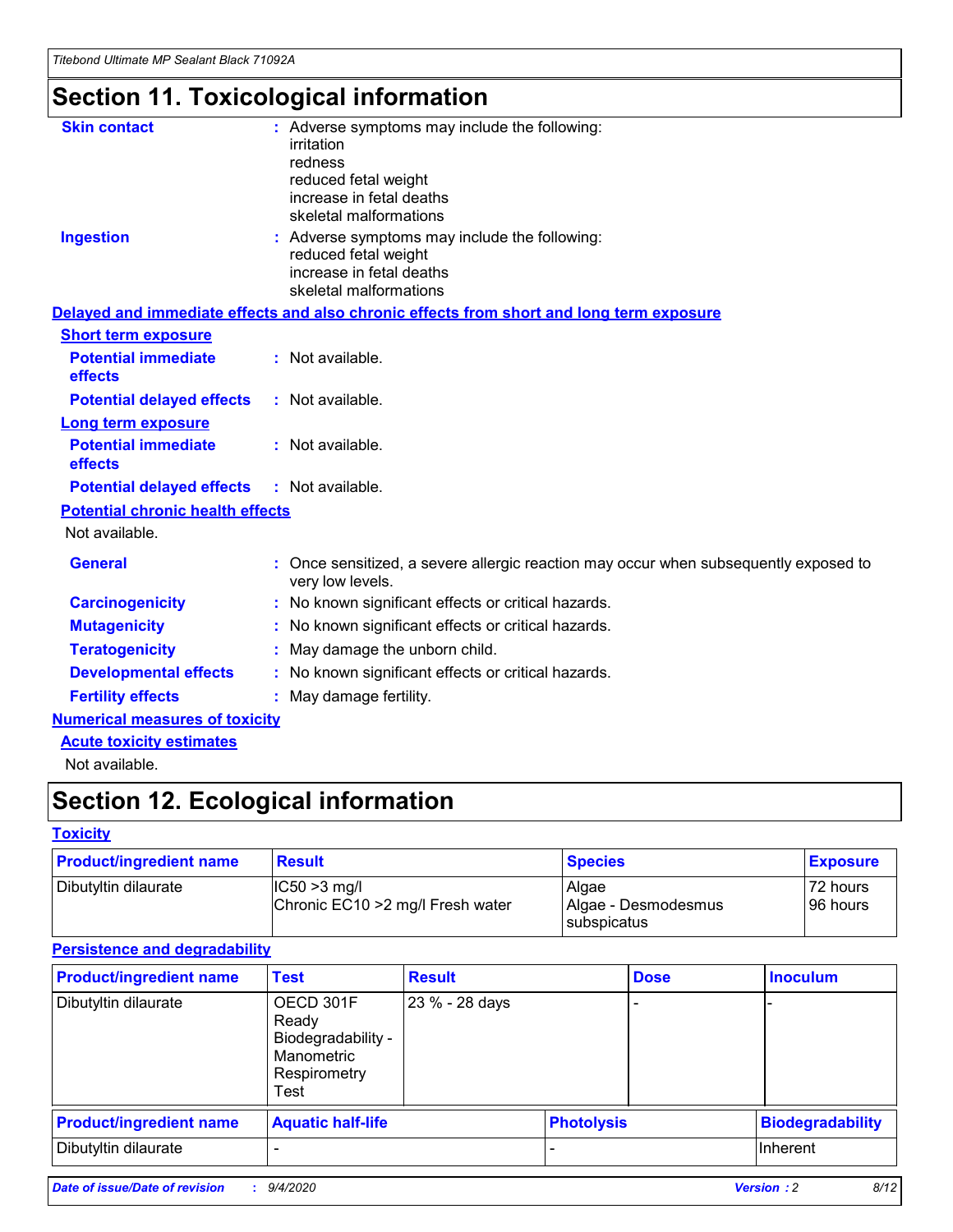# **Section 12. Ecological information**

#### **Bioaccumulative potential**

| <b>Product/ingredient name</b> | <b>LogP</b> <sub>ow</sub> | <b>BCF</b> | <b>Potential</b> |
|--------------------------------|---------------------------|------------|------------------|
| 3-aminopropyltriethoxysilane   | 4.44                      | 3.4        | low              |
| Dibutyltin dilaurate           |                           | 2.91       | low              |

#### **Mobility in soil**

| <b>Soil/water partition</b>           | : Not available. |
|---------------------------------------|------------------|
| <b>coefficient</b> (K <sub>oc</sub> ) |                  |

| <b>Other adverse effects</b> | : No known significant effects or critical hazards. |
|------------------------------|-----------------------------------------------------|
|------------------------------|-----------------------------------------------------|

### **Section 13. Disposal considerations**

**Disposal methods :**

The generation of waste should be avoided or minimized wherever possible. Disposal of this product, solutions and any by-products should at all times comply with the requirements of environmental protection and waste disposal legislation and any regional local authority requirements. Dispose of surplus and non-recyclable products via a licensed waste disposal contractor. Waste should not be disposed of untreated to the sewer unless fully compliant with the requirements of all authorities with jurisdiction. Waste packaging should be recycled. Incineration or landfill should only be considered when recycling is not feasible. This material and its container must be disposed of in a safe way. Care should be taken when handling emptied containers that have not been cleaned or rinsed out. Empty containers or liners may retain some product residues. Avoid dispersal of spilled material and runoff and contact with soil, waterways, drains and sewers.

### **Section 14. Transport information**

|                                      | <b>DOT</b><br><b>Classification</b> | <b>TDG</b><br><b>Classification</b> | <b>Mexico</b><br><b>Classification</b> | <b>ADR/RID</b>           | <b>IMDG</b>              | <b>IATA</b>    |
|--------------------------------------|-------------------------------------|-------------------------------------|----------------------------------------|--------------------------|--------------------------|----------------|
| <b>UN number</b>                     | Not regulated.                      | Not regulated.                      | Not regulated.                         | Not regulated.           | Not regulated.           | Not regulated. |
| <b>UN proper</b><br>shipping name    |                                     |                                     |                                        |                          |                          |                |
| <b>Transport</b><br>hazard class(es) |                                     | $\overline{\phantom{0}}$            | $\qquad \qquad \blacksquare$           | $\overline{\phantom{0}}$ | $\overline{\phantom{0}}$ |                |
| <b>Packing group</b>                 |                                     |                                     |                                        |                          |                          |                |
| <b>Environmental</b><br>hazards      | No.                                 | No.                                 | No.                                    | No.                      | No.                      | No.            |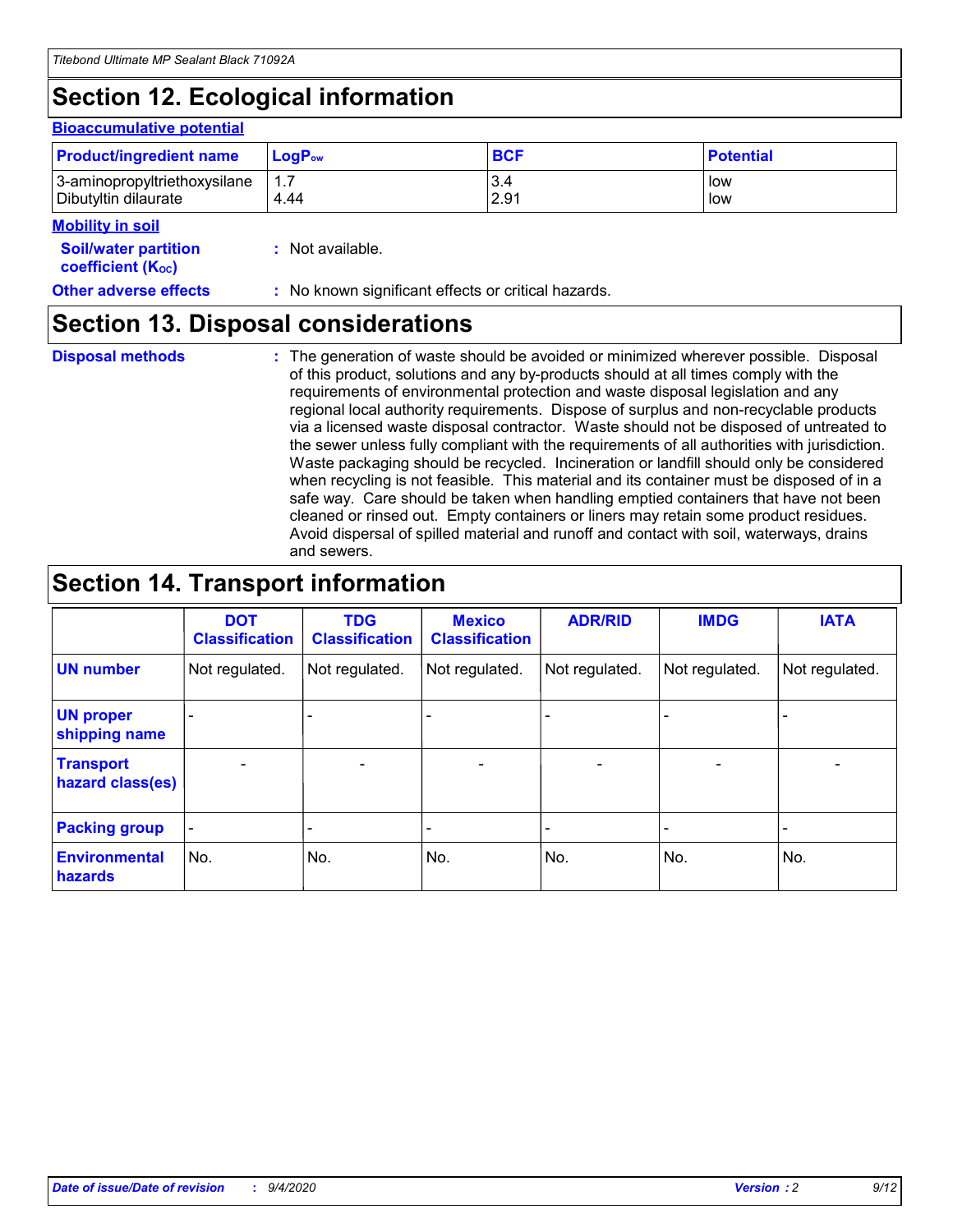### **Section 15. Regulatory information**

#### **U.S. Federal regulations**

#### **SARA 302/304**

#### **Composition/information on ingredients**

No products were found.

| SARA 304 RQ | Not applicable. |
|-------------|-----------------|
|-------------|-----------------|

#### **SARA 311/312**

#### **Classification :** EYE IRRITATION - Category 2B SKIN SENSITIZATION - Category 1 TOXIC TO REPRODUCTION - Category 1B HNOC - Product generates methanol during cure.

#### **Composition/information on ingredients**

| <b>Name</b>                  | $\frac{9}{6}$ | <b>Classification</b>                                                                                                                                                                                                                                                                                      |
|------------------------------|---------------|------------------------------------------------------------------------------------------------------------------------------------------------------------------------------------------------------------------------------------------------------------------------------------------------------------|
| 3-aminopropyltriethoxysilane | $\leq$ 3      | <b>FLAMMABLE LIQUIDS - Category 4</b><br><b>ACUTE TOXICITY (oral) - Category 4</b><br><b>SKIN IRRITATION - Category 2</b><br>EYE IRRITATION - Category 2A                                                                                                                                                  |
| Dibutyltin dilaurate         | ≤0.3          | <b>ACUTE TOXICITY (oral) - Category 3</b><br>SKIN CORROSION - Category 1C<br>SERIOUS EYE DAMAGE - Category 1<br>SKIN SENSITIZATION - Category 1<br><b>GERM CELL MUTAGENICITY - Category 2</b><br>TOXIC TO REPRODUCTION - Category 1B<br>SPECIFIC TARGET ORGAN TOXICITY (REPEATED<br>EXPOSURE) - Category 1 |

#### **State regulations**

**Massachusetts :**

: None of the components are listed.

**New York :** None of the components are listed. **New Jersey :** None of the components are listed.

**Pennsylvania :** None of the components are listed.

#### **California Prop. 65**

WARNING: This product can expose you to methanol, which is known to the State of California to cause birth defects or other reproductive harm. For more information go to www.P65Warnings.ca.gov.

| Ingredient name | No significant risk<br>level | <b>Maximum</b><br>acceptable dosage<br>level |
|-----------------|------------------------------|----------------------------------------------|
| methanol        |                              | Yes.                                         |

#### **International regulations**

**Chemical Weapon Convention List Schedules I, II & III Chemicals** Not listed.

#### **Montreal Protocol**

Not listed.

**Stockholm Convention on Persistent Organic Pollutants**

Not listed.

#### **UNECE Aarhus Protocol on POPs and Heavy Metals** Not listed.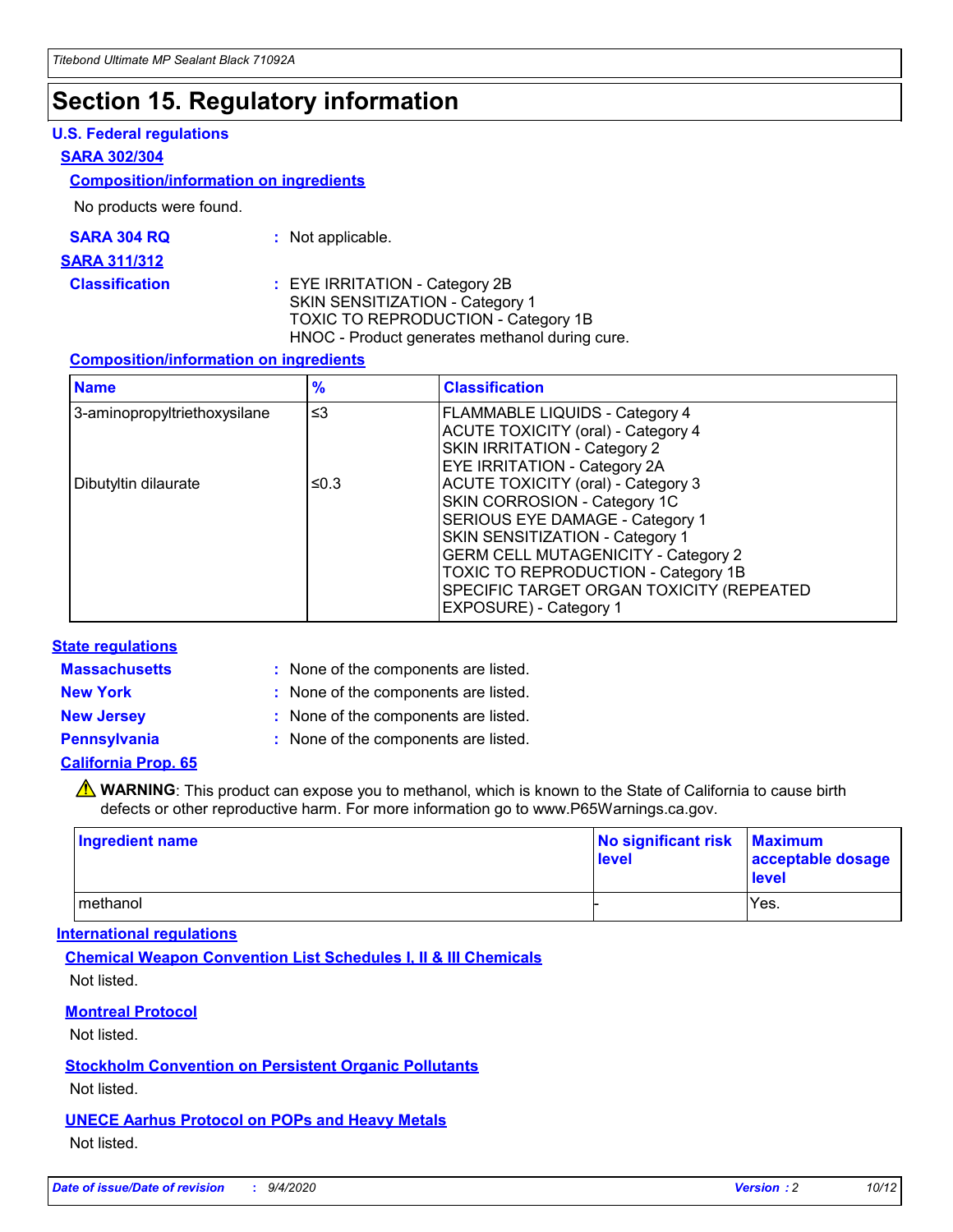### **Section 15. Regulatory information**

#### **Inventory list**

**China :** Not determined.

**United States TSCA 8(b) inventory**

**:** All components are active or exempted.

### **Section 16. Other information**





**Caution: HMIS® ratings are based on a 0-4 rating scale, with 0 representing minimal hazards or risks, and 4 representing significant hazards or risks. Although HMIS® ratings and the associated label are not required on SDSs or products leaving a facility under 29 CFR 1910.1200, the preparer may choose to provide them. HMIS® ratings are to be used with a fully implemented HMIS® program. HMIS® is a registered trademark and service mark of the American Coatings Association, Inc.**

**The customer is responsible for determining the PPE code for this material. For more information on HMIS® Personal Protective Equipment (PPE) codes, consult the HMIS® Implementation Manual.**

**National Fire Protection Association (U.S.A.)**



**Reprinted with permission from NFPA 704-2001, Identification of the Hazards of Materials for Emergency Response Copyright ©1997, National Fire Protection Association, Quincy, MA 02269. This reprinted material is not the complete and official position of the National Fire Protection Association, on the referenced subject which is represented only by the standard in its entirety.**

**Copyright ©2001, National Fire Protection Association, Quincy, MA 02269. This warning system is intended to be interpreted and applied only by properly trained individuals to identify fire, health and reactivity hazards of chemicals. The user is referred to certain limited number of chemicals with recommended classifications in NFPA 49 and NFPA 325, which would be used as a guideline only. Whether the chemicals are classified by NFPA or not, anyone using the 704 systems to classify chemicals does so at their own risk.**

#### **Procedure used to derive the classification**

| <b>Classification</b>                                                                                                | <b>Justification</b>                                  |
|----------------------------------------------------------------------------------------------------------------------|-------------------------------------------------------|
| <b>EYE IRRITATION - Category 2B</b><br><b>SKIN SENSITIZATION - Category 1</b><br>TOXIC TO REPRODUCTION - Category 1B | Expert judgment<br>Expert judgment<br>Expert judgment |
| <b>History</b>                                                                                                       |                                                       |

| .                                 |              |
|-----------------------------------|--------------|
| <b>Date of printing</b>           | : 4/22/2022  |
| Date of issue/Date of<br>revision | 9/4/2020     |
| Date of previous issue            | : 10/16/2020 |
| <b>Version</b>                    | $\cdot$ 2    |
|                                   |              |